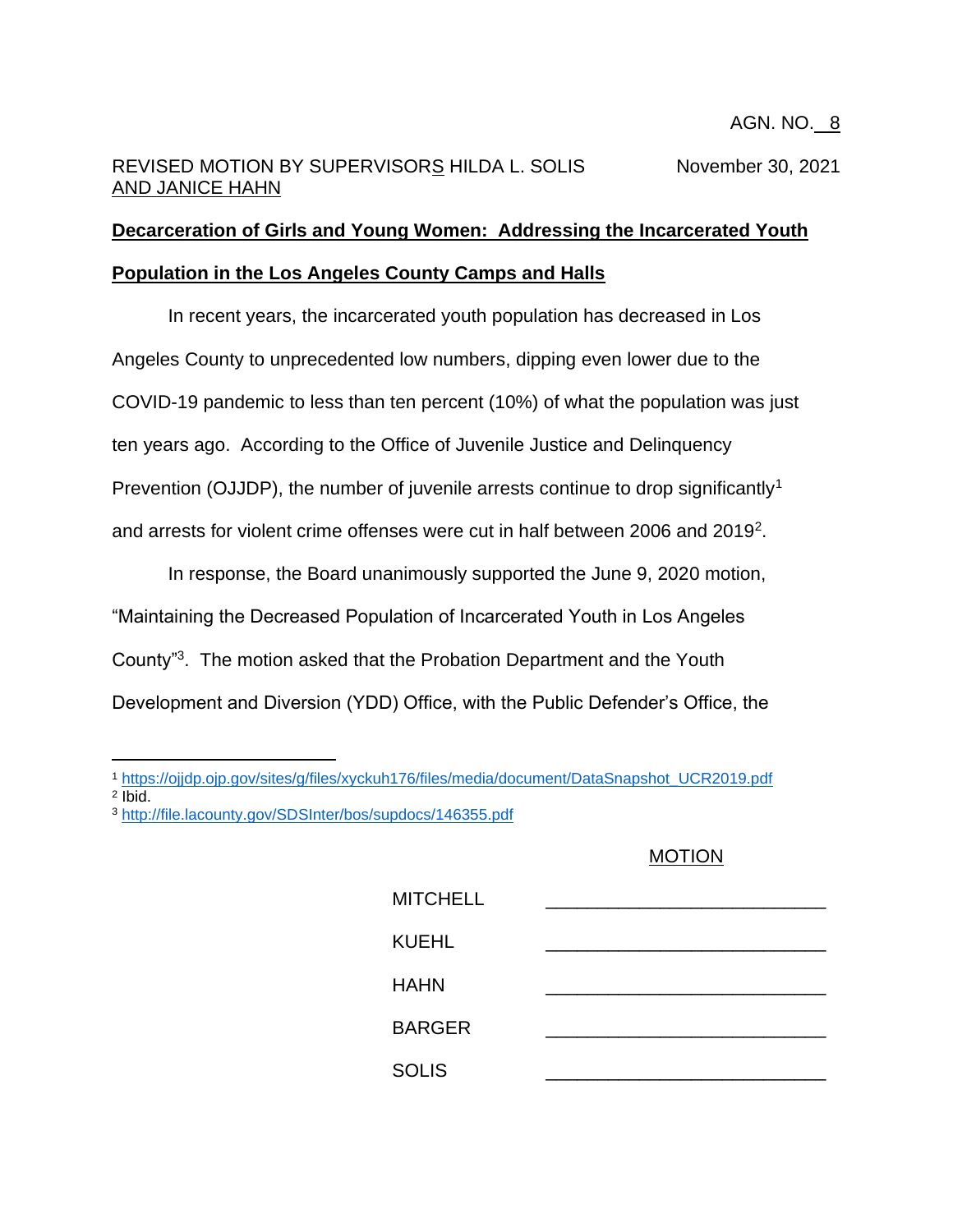Alternate Public Defender's Office, the Independent Juvenile Defender's Office, the District Attorney's (DA) Office, the Juvenile Courts, the Chief Executive Office (CEO), County Counsel, Department of Mental Health (DMH), Department of Health Services (DHS), Department of Public Health (DPH), along with community stakeholders, to produce a plan to continue to maintain the reductions, if not continue to lower, the incarcerated youth population.

The report back<sup>4</sup> examined looking at supporting and expanding communitybased alternatives to detention, legislative and local policy changes, and evaluating the outcome of those youths who were released or were diverted since the start of the pandemic, March 2020.

The themes that were uplifted in the report centered on increasing transparency, community involvement, communication, and moving away from ineffective and inequitable practices for improving youths' well-being and community.

As of November 22, 2021, in the County's camps and halls, we have a total of 346 incarcerated youths, of which 35 are female<sup>5</sup> youths (24 in the halls and 11 in the camps).

Many of the girls and young women have polytraumas, are victims and survivors of domestic violence, sexual, physical, and mental abuse, and trafficking.

In the 2021 Children's Data Network study in LA County on "The Intersection

<sup>4</sup> <http://file.lacounty.gov/SDSInter/bos/supdocs/146433.pdf>

<sup>5</sup> To note, the use of the word "female", "girls", or "young women" is related to the fact that Probation's incarceration process is still binary when it comes to gender identity. Youth who are incarcerated must be placed in units for "boys" and "young men" or "girls" and "young women". The "girls" unit, however, often include trans-girls and non-binary youth and they have the opportunity to choose how they wish to identify.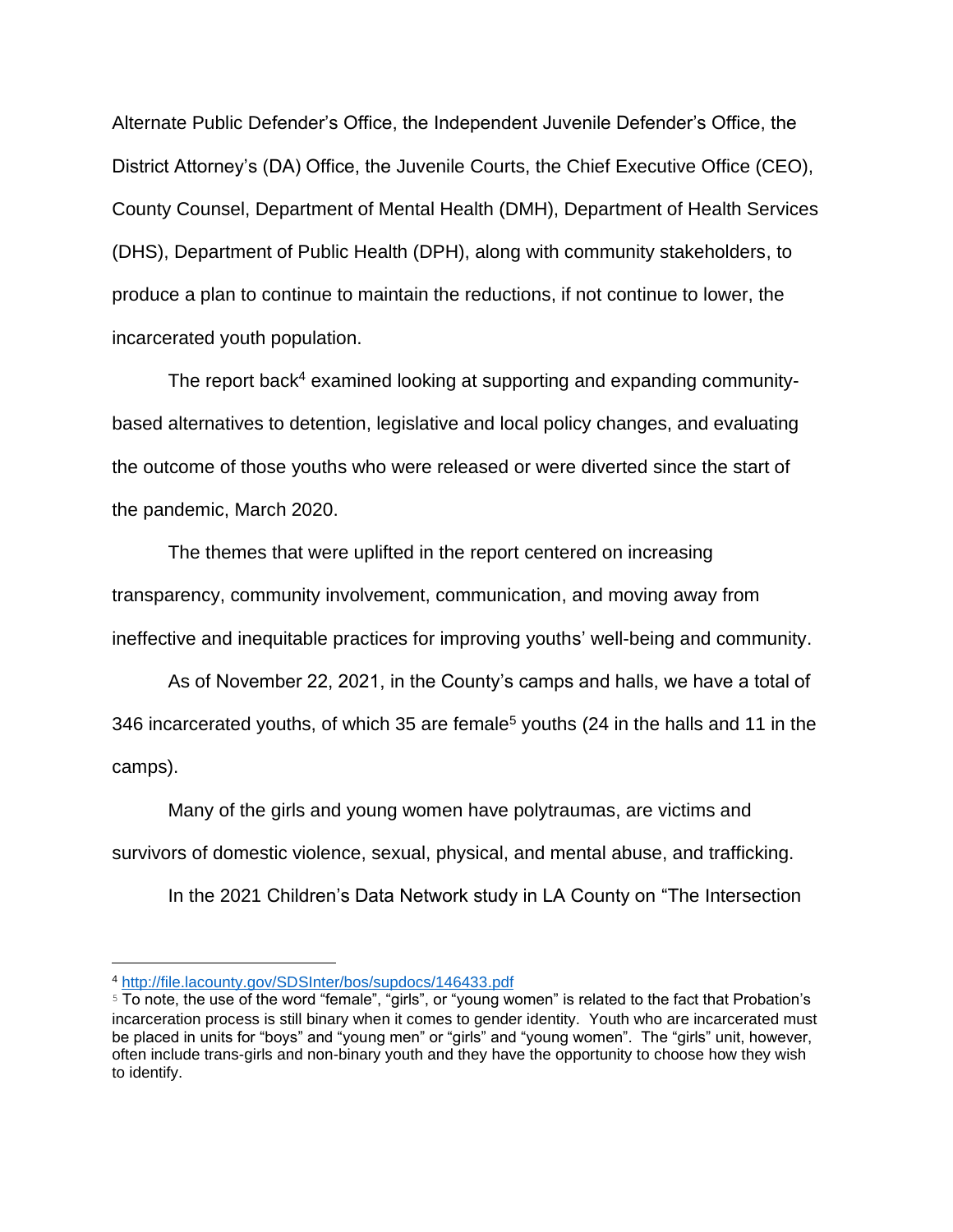of Child Welfare and Juvenile Justice"<sup>6</sup>, dual system youth (those who are involved in the child welfare and juvenile justice systems) were more likely to be female (26% compared to 15%) and more likely to be Black (31% compared to 22%). When both the gender and race/ethnicity were examined, Black females (35%) were more likely to be dual system than just juvenile justice (28%).

Additionally, on a national scale, young women and girls are disproportionately affected by domestic violence. As we see on the adult side of incarceration, the setting and environment of camps and halls are not conducive to healing and thriving. Furthermore, the allegations of staff harming youth<sup>7</sup>; can increase the risk that can exacerbate and trigger existing symptoms of trauma, delaying or inhibiting healing.

Many factors give rise as to why we need to push forward on the County's priorities to center Youth Justice Reimagined values like continuing to explore and move to shift youths from Probation to the new Department of Youth Development and decarcerating youth out of the camps and halls.

The relevant County departments and public safety partners, with the continued support from community stakeholders, including impacted youth, can and should do more to actively look at this population on a case-by-case basis through evaluations conducted by a multi-disciplinary team to advance on strategies to significantly lower this population, in a safe, evidence-based, and trauma-informed manner. By doing so, it will keep at the forefront public safety, but also the needs and well-being of the affected youths and their families.

<sup>6</sup> <https://www.datanetwork.org/wp-content/uploads/LADS-study.pdf>

<sup>7</sup> [https://witnessla.com/when-la-county-probation-officials-got-repeated-reports-that-a-staff-member](https://witnessla.com/when-la-county-probation-officials-got-repeated-reports-that-a-staff-member-sexually-assaulted-a-teenager-why-did-they-do-nothing/)[sexually-assaulted-a-teenager-why-did-they-do-nothing/](https://witnessla.com/when-la-county-probation-officials-got-repeated-reports-that-a-staff-member-sexually-assaulted-a-teenager-why-did-they-do-nothing/)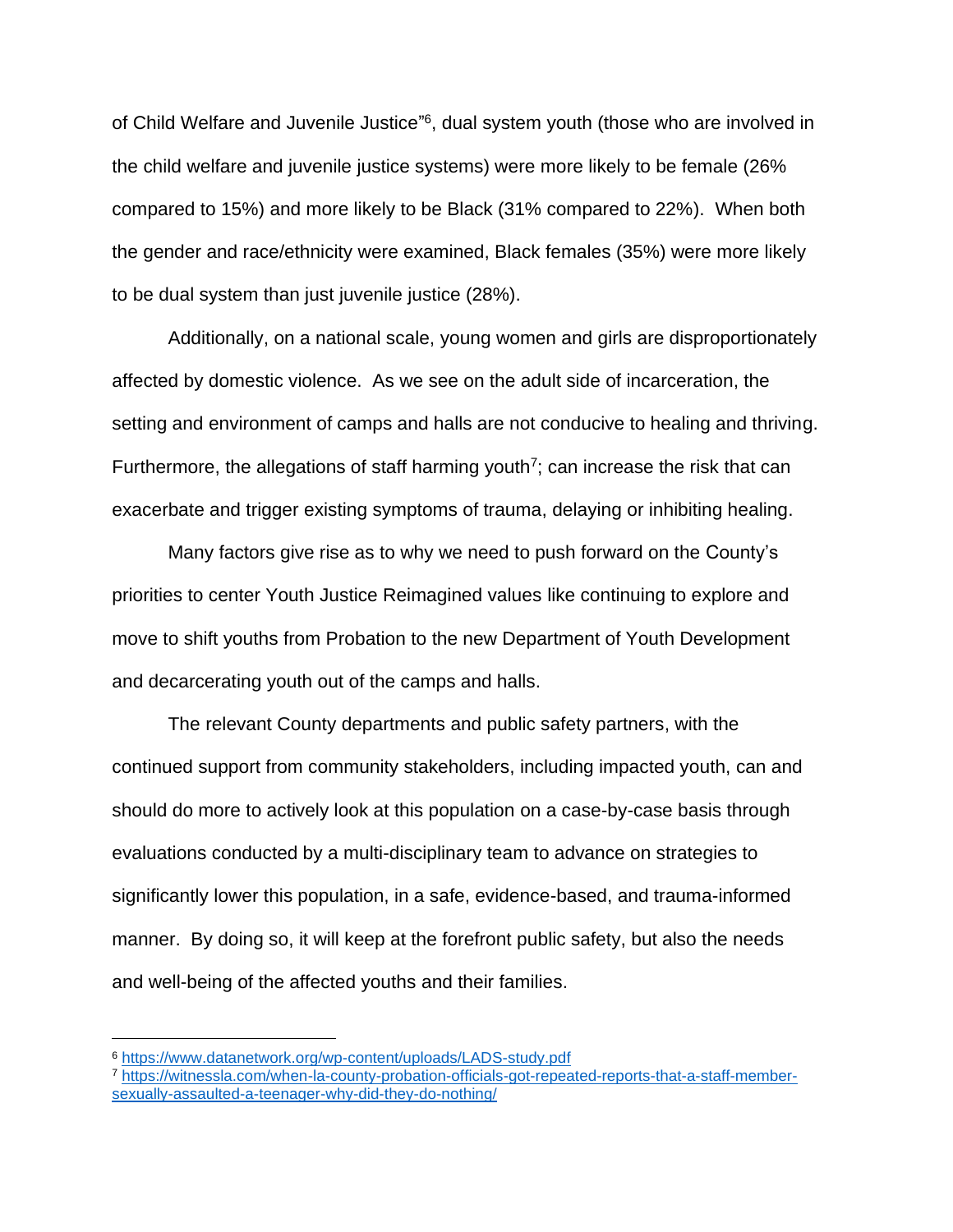Concurrently, the Youth Justice Advisory Group continues to move forward and progress on assessing and developing strategies for the County to transition to the new Department of Youth Development, which includes expanding the work of YDD. Much of the work is occurring through its workgroups, therefore, should lead on the efforts related to the decarceration of girls and young women.

Lastly, additional effort needs to be made to ensure that our Board's priority and approach to "care first, jail last" is also inclusive of the incarcerated youth in LA County.

### **I WE, THEREFORE, MOVE THAT THE BOARD OF SUPERVISORS:**

- 1. Direct the Youth Justice Advisory Group's Youth Development Network, Secure County Facilities Workgroups (Advisory Group), and other relevant workgroups, in collaboration with applicable County departments and community stakeholders, to:
	- a. Provide an initial report in 90 days with recommendations for and include in the Advisory Group's quarterly reports to the Board a specific implementation plan focusing on the decarceration of the girls and young women in the Probation camps and halls, that should, among others, include:
		- i. Availability of appropriate placements in the community.
		- ii. Eligibility criteria.
		- iii. A pilot plan for a secure-track, home-like option for girls awaiting trial and adjudicated to secure-track settings.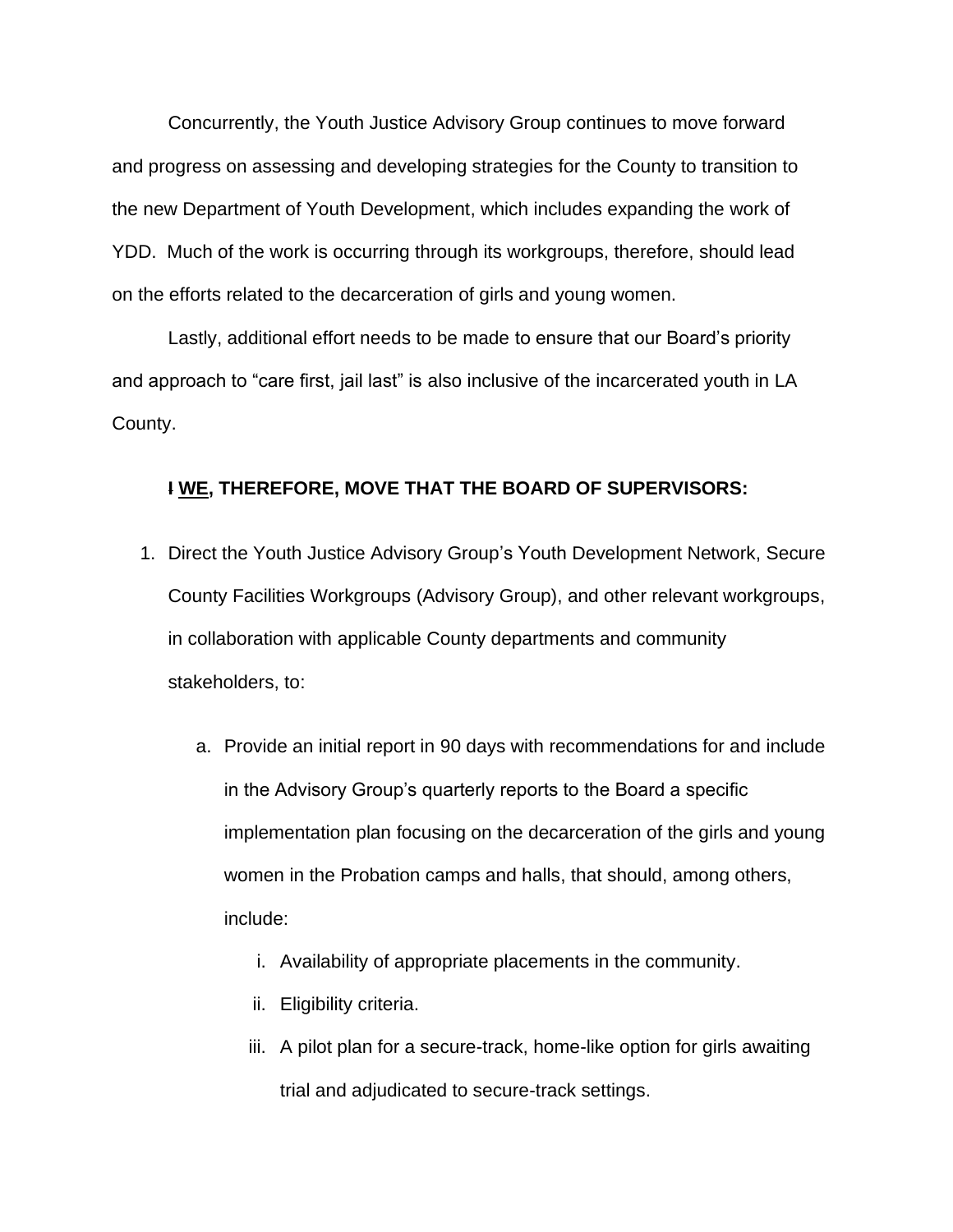- 2. Direct the Public Defender to create and develop a Transition Multi-Disciplinary Team (MDT) within 45 days, and instruct members from YDD, Probation Department, including a representative from the Probation Placement Unit, Alternate Public Defender, District Attorney, Department of Mental Health, Department of Public Health, Los Angeles County Office of Education, and the Independent Juvenile Defender's Office to establish procedures and protocol to provide all detained girls and young women an MDT evaluation in preparation for the court's review to determine release, including types of wraparound services (employment, mental health, education…) the youth will be provided and other necessities.
	- a. Provide a written report back to the Board, in writing, 60 days from the formation of the Transition MDT, on the process, procedures, and protocols on how the MDT evaluations will be conducted, engagement with the youth, Court, and other information and details relevant to the release of girls and young women.
	- b. Report to the Probation Oversight Commission with monthly updates on the progress of work of the Transition MDT, including outcomes, upon the formation of the Transition MDT.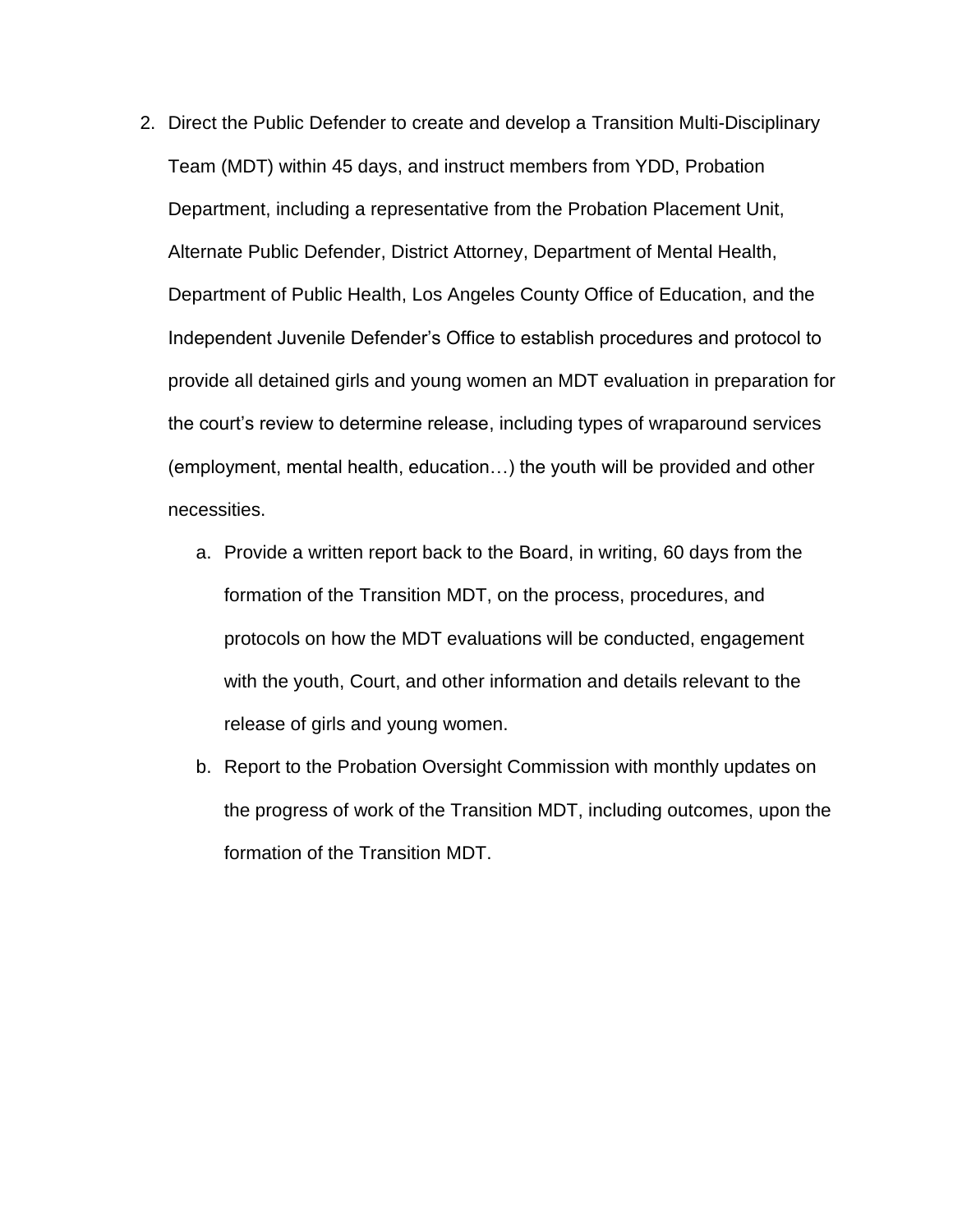### **I WE FURTHER MOVE THAT THE BOARD OF SUPERVISORS:**

- 3. Grant delegated authority to the Director of the Department of Health Services or designee to amend YDD's existing diversion contracts to expand referral sources for diversion consistent with recommendations made in prior reports, in consultation with County Counsel.
- 4. Direct the CEO, in collaboration with YDD, to provide a report-back to the Board in 60 days on the dedicated funding YDD will need to implement strategies to reduce the population of incarcerated girls and young women, including a plan for hiring additional YDD staff and funding needed for community-based organizations, to ensure appropriate implementation.
- 5. Direct YDD and Probation, in collaboration with CIO, to provide meaningful and consistent data and data reports to the Youth Justice Transition Advisory Group and the Probation Oversight Commission to be incorporated in quarterly updates and posted on the Open Data Portal, including:
	- a. YDD provide data on all referrals to diversion, including the number of referrals, referral sources, related offenses, demographics (age, gender, and race and ethnicity), and outcomes; and
	- b. Probation provide data on all petitions for detention considered by the Department, including related offenses, demographics (age, gender, and race and ethnicity), and outcomes, including dismissals.
		- i. In addition, at minimum, the following data points should be posted and published publicly:
			- 1. Population levels for Detention Services Bureau;